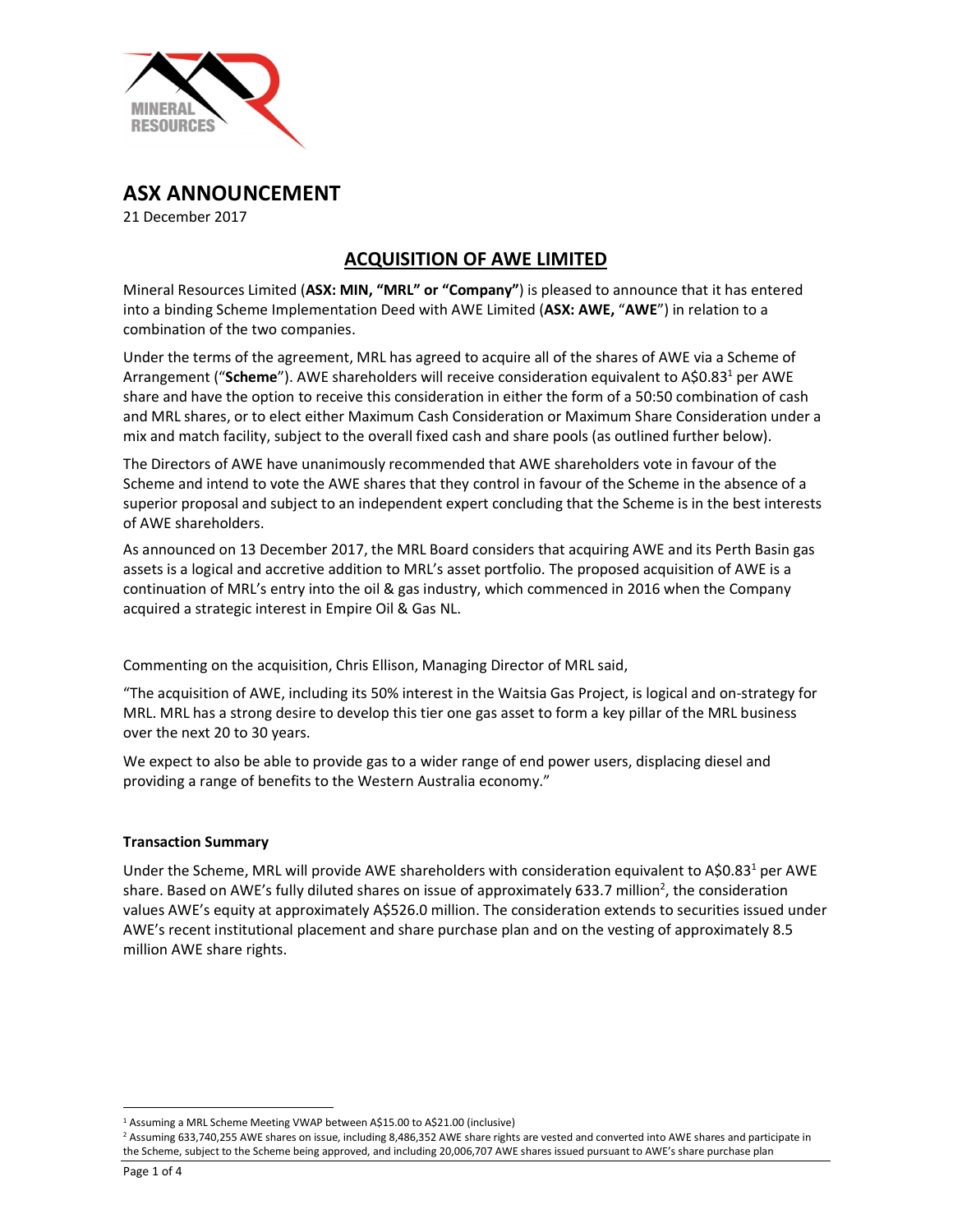

AWE shareholders will be provided with the choice of three forms of consideration, each with an implied value of A\$0.83<sup>1</sup> per AWE share, as outlined below:

- 1. A 50:50 split of cash and MRL shares ("Standard Consideration");
- 2. MRL shares<sup>3</sup> with the potential for some cash ("**Maximum Share Consideration**") subject to the conditions outlined in Appendix A; or
- 3. Cash<sup>4</sup> with the potential for some MRL shares ("**Maximum Cash Consideration**") subject to the conditions outlined in Appendix A.

The actual number of MRL shares that AWE shareholders will receive under the Standard Consideration, Maximum Share Consideration and (in the event of scale back as detailed in Appendix A) Maximum Cash Consideration will be dependent upon the volume weighted average price of MRL shares over the ten consecutive trading days up to and including the trading day prior to the meeting of AWE shareholders to consider the Scheme, expected to be in April 2018 ("Scheme Meeting VWAP").

The three forms of consideration are outlined further in Appendix A.

### Implementation

The Scheme is subject to certain terms and conditions, which are contained in the Scheme Implementation Deed (included in AWE's release today) and include:

- AWE Shareholder approval and Court approval of the Scheme;
- All necessary ASIC and ASX consents, waivers, exemptions, reliefs, confirmations or approvals as are necessary to complete the Scheme being obtained;
- No regulatory restraints to implementation of the Scheme;
- No AWE or MRL "Prescribed Occurrences" (as defined in the Scheme Implementation Deed);
- No AWE or MRL "Material Adverse Change";
- No breach by AWE or MRL of their respective covenants or warranties contained in the Scheme Implementation Deed;
- The Independent Expert opining that the Scheme is in the best interests of AWE Shareholders; and
- No exercise of sole risk rights in relation to the Waitsia project.

The Scheme Implementation Deed contains market standard terms and conditions regarding such matters as exclusivity, no-shop / no-talk, notification of approaches and matching rights. A break fee of A\$5.2 million may become payable by AWE or MRL in certain circumstances, as detailed in the Scheme Implementation Deed.

Under the Scheme Implementation Deed, each of AWE and MRL have agreed to certain restrictions on the conduct of their businesses between the date of the Deed and the second court date, subject to various exceptions.

MRL intends to fund the cash component of the consideration, transaction costs and other amounts that may be required in connection with the Scheme via its existing cash holdings and undrawn debt facilities.

<sup>&</sup>lt;sup>3</sup> The number of new MRL shares to be issued as consideration is capped at the number that would be issued if all AWE shareholders elect to receive the Standard Consideration<br><sup>4</sup> The amount of cash to be issued as consideration is capped at the amount that would be issued if all AWE shareholders elect to receive the

Standard Consideration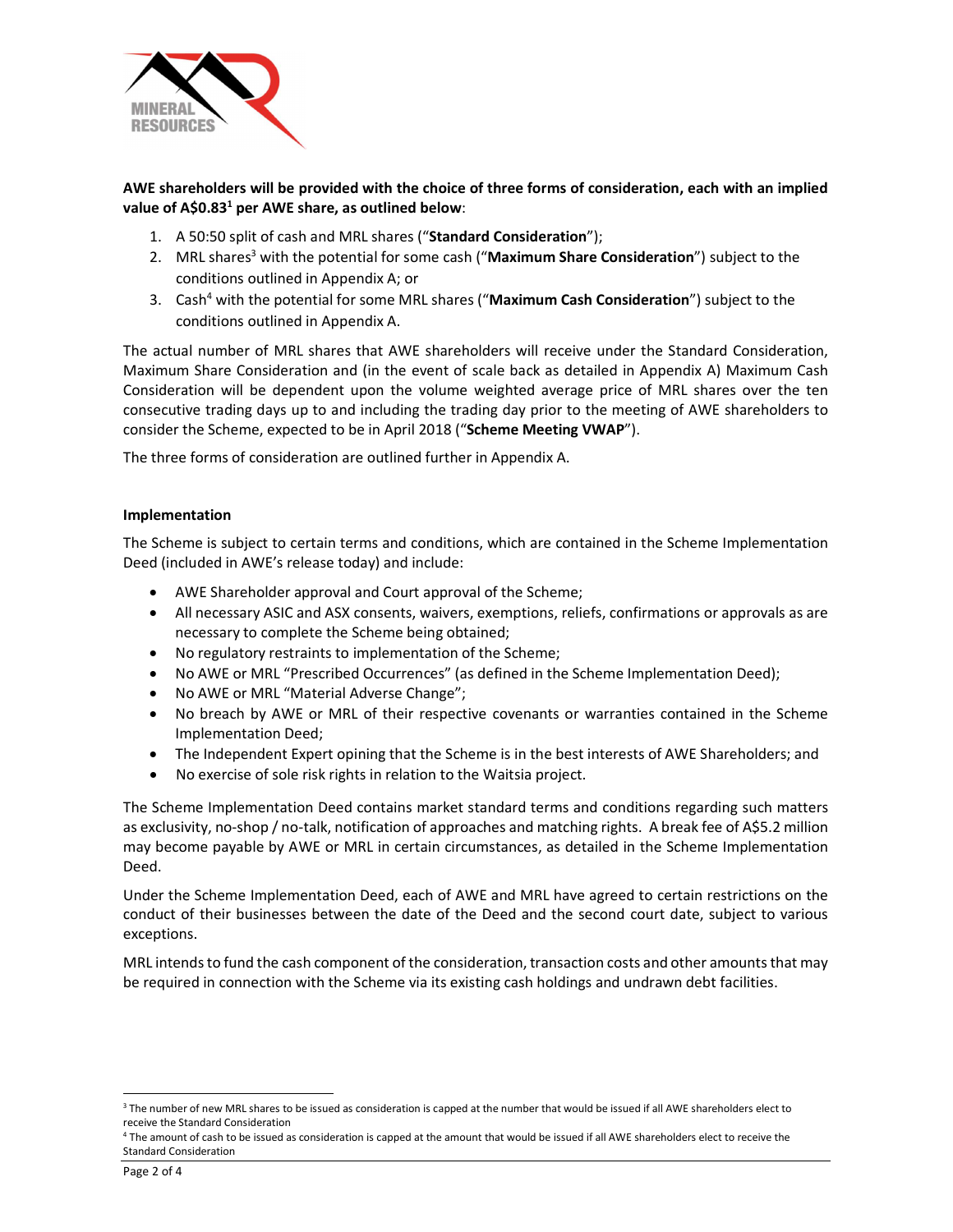

Once the Scheme is implemented, AWE shareholders will own approximately 6.8% of the total issued share capital of the combined group<sup>5</sup>.

. Completion of the Transaction is anticipated to occur by May 2018.

MRL is being advised by Macquarie Capital as financial adviser and Gilbert and Tobin as legal adviser.

Ends

### For further information please contact the following on +61 8 9329 3600

Bruce Goulds – Chief Financial Officer & Company Secretary bruce.goulds@mineralresources.com.au

Simon Rushton – General Manager Commercial & Joint Company Secretary simon.rushton@mineralresources.com.au

 <sup>5</sup> Based on the closing price of MRL's shares at 20 December 2017 (A\$19.26 per share), assuming 187,523,905 MRL shares on issue and that 13,655,359 new Mineral Resources shares are issued for 50% of the consideration. The actual issue price will be based on the Scheme Meeting VWAP